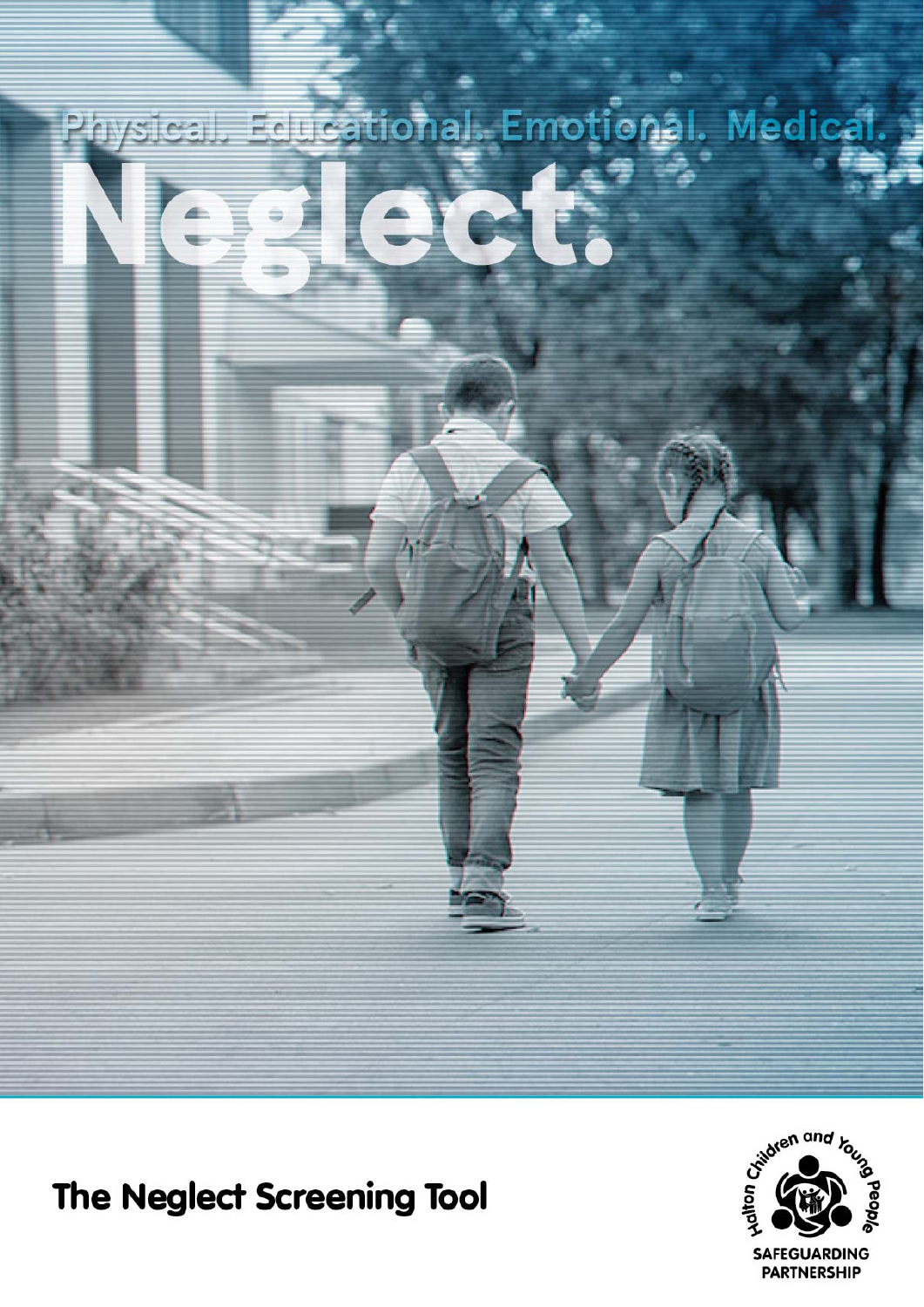# **HALTON NEGLECT SCREENING TOOL**



# **Definition of Neglect**

Neglect is 'The persistent failure to meet a child's basic physical and/or psychological needs, likely to result in the serious impairment of the child's health or development. Neglect may occur during the pregnancy as a result of maternal substance abuse. Once a child is born, neglect may involve a parent or carer failing to: provide adequate food, clothing or shelter (including exclusion from home or abandonment); protect a child from physical and emotional harm or danger, ensure adequate supervision (including the use of inadequate caregivers); ensure access to appropriate medical care or treatment. It may also include neglect of, or unresponsiveness to, a child's basic emotional needs.' Working Together to Safeguard Children 2018.

## **Signs of Neglect**

The tool lists possible signs of Neglect however the list is not exhaustive but may include;

- Appearing unkempt
- Lack of supervision
- Failure to attend health appointments
- Hungry at school

It is important to remember that Neglect occurs at every socioeconomic level, across ethnic and cultural lines, within all religions and at all levels of education.

### **Purpose of Tool**

Is to equip frontline practitioners to:

- identify signs of neglect at an early stage,
- alert the need for further action
- Identify which agency/organisation/practitioner will progress further assessment/intervention as needed.

### **Child Protection / Safeguarding Statement**

This screening tool does not replace your own or HBCs safeguarding policy and procedures in cases where you are concerned that a child/young person has been or is at risk of immediate harm.

If you are worried that a child is at immediate risk of significant harm consult with iCART on 0151 907 8305.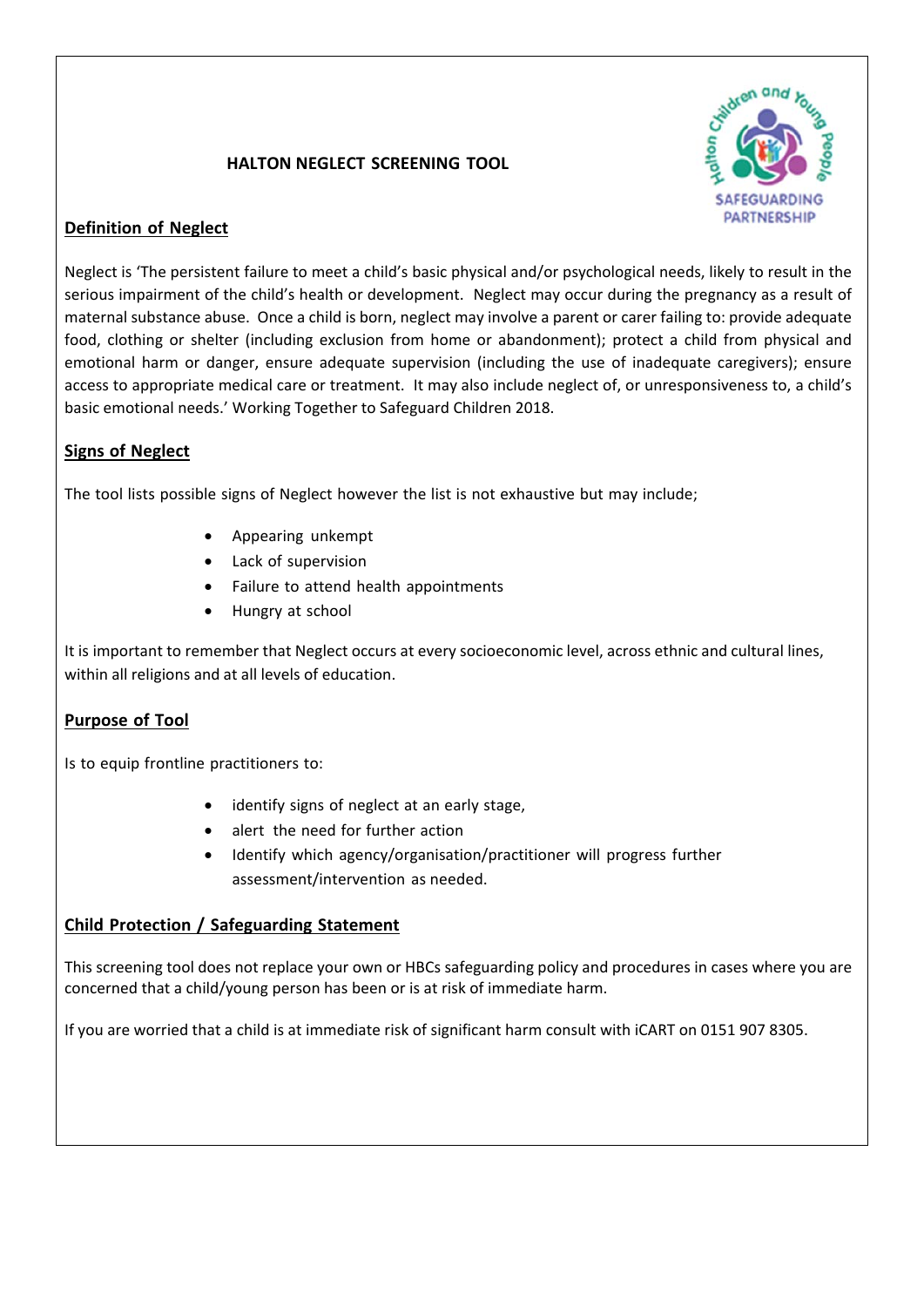# **Using the tool**

The tool is intended for front line practitioners within all partner agencies as a means to quickly identify areas of concern which may indicate a child/young person is being neglected. It is intended to complement existing tools E.G Pre‐MAP, Child Exploitation or other screening/assessment tools and should be used accordingly. The tool is designed to be applicable to all ages of children and should help you identify Neglect and associated factors across all age ranges.

In order to complete this tool it is essential that you are able to evidence the reasons why you have highlighted concerns for any of the factors indicated. Only complete the parts of the tool you are certain about. If you are unsure about completing the assessment seek appropriate help within your organisation. It is essential that where you have highlighted areas of the assessment where you are **very concerned or sometimes concerned** that you provide further information to evidence these concerns.

#### **Identifying details**

| Name                                                |                             |  |  | Primary Carer(s) |      |    |
|-----------------------------------------------------|-----------------------------|--|--|------------------|------|----|
| Date of birth or EED                                |                             |  |  | Contact tel.no.  |      |    |
| Address                                             |                             |  |  |                  |      |    |
|                                                     |                             |  |  |                  |      |    |
| Have you discussed your concerns with parent/carer? |                             |  |  |                  | Yes  | No |
|                                                     | If no please give reason    |  |  |                  |      |    |
| Does the child have any additional needs?           |                             |  |  | Yes              | No   |    |
|                                                     | If yes please give details  |  |  |                  |      |    |
|                                                     |                             |  |  |                  |      |    |
|                                                     | Name of Practitioner/Agency |  |  |                  | Date |    |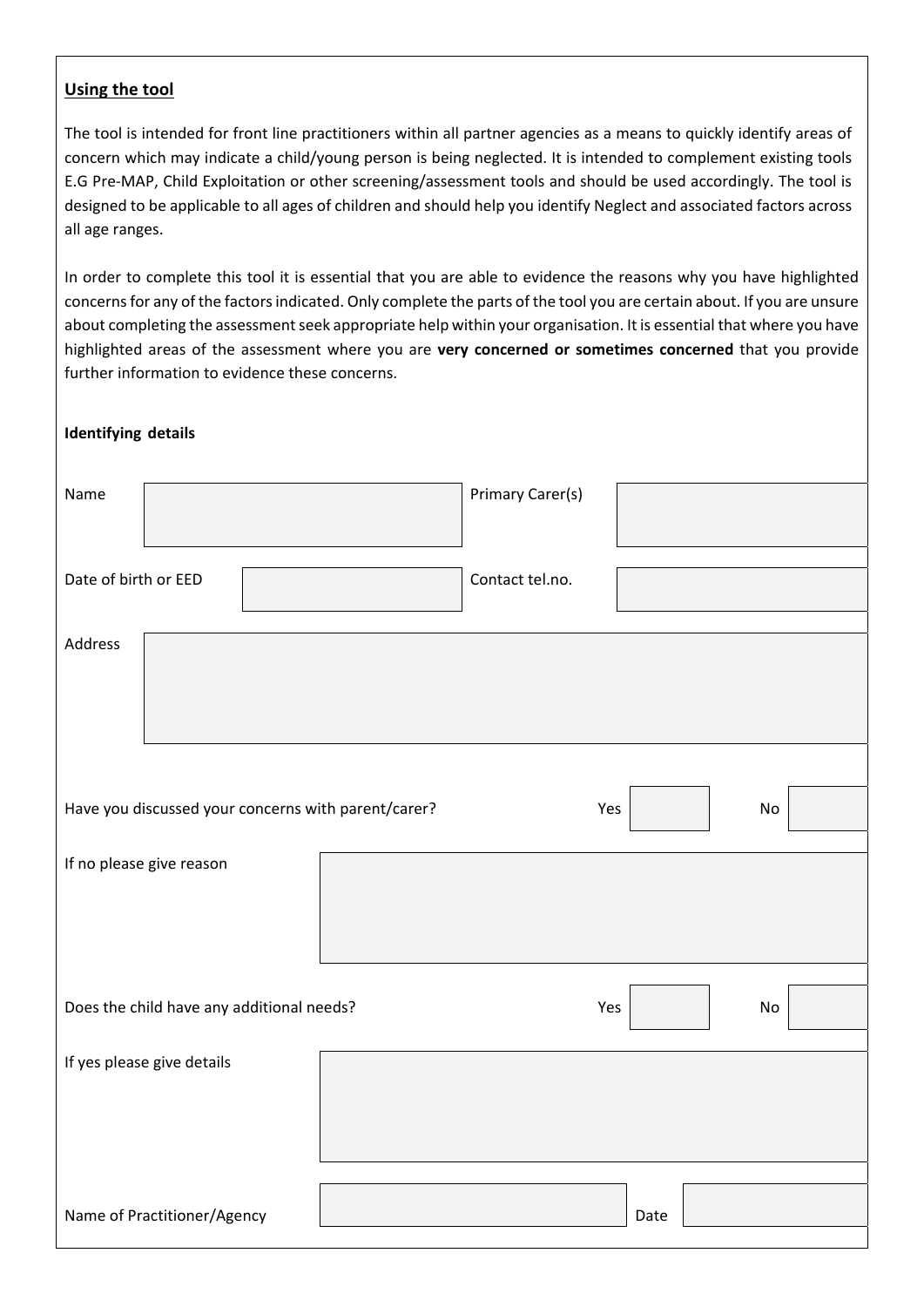| <b>Neglect screening tool adapted from Child Abuse Review 2008</b>                             |                       |                  |                      |  |
|------------------------------------------------------------------------------------------------|-----------------------|------------------|----------------------|--|
| <b>Category: Emotional and behaviour</b>                                                       | <b>Very Concerned</b> | <b>Sometimes</b> | <b>Not concerned</b> |  |
| Relationships with peers/support networks are<br>poor                                          |                       |                  |                      |  |
| Child feels or is excluded by family                                                           |                       |                  |                      |  |
| Evidence of emotional withdrawal                                                               |                       |                  |                      |  |
| Attachment disorder, anxious, avoidant, social<br>unresponsive                                 |                       |                  |                      |  |
| High criticism, low warmth from parent/carer                                                   |                       |                  |                      |  |
| Non biological partner appears to resent the<br>child                                          |                       |                  |                      |  |
| Child seeks inappropriate physical comfort from<br>a stranger/professional                     |                       |                  |                      |  |
| Under-stimulation evident                                                                      |                       |                  |                      |  |
| Lack of online supervision, exposed to<br>inappropriate films, websites, games or<br>materials |                       |                  |                      |  |
| Shows reluctance to go home                                                                    |                       |                  |                      |  |
| Self harm                                                                                      |                       |                  |                      |  |
| Episodes of missing or running away                                                            |                       |                  |                      |  |
| Child has Inappropriate carer responsibilities for<br>other family members                     |                       |                  |                      |  |
| <b>Category: Environmental Factors</b>                                                         |                       |                  |                      |  |
| Human or animal excrement present around<br>the home.                                          |                       |                  |                      |  |
| Unsafe unhygienic home environment                                                             |                       |                  |                      |  |
| Little or no bedding/furniture                                                                 |                       |                  |                      |  |
| Rural isolation/Poverty                                                                        |                       |                  |                      |  |
| Animals pose a level of risk.                                                                  |                       |                  |                      |  |
| Poor housing                                                                                   |                       |                  |                      |  |
| Unidentified adults or young people in the<br>home                                             |                       |                  |                      |  |
| Inadequate supervision                                                                         |                       |                  |                      |  |
| <b>Neglect screening tool adapted from Child Abuse Review 2008</b>                             |                       |                  |                      |  |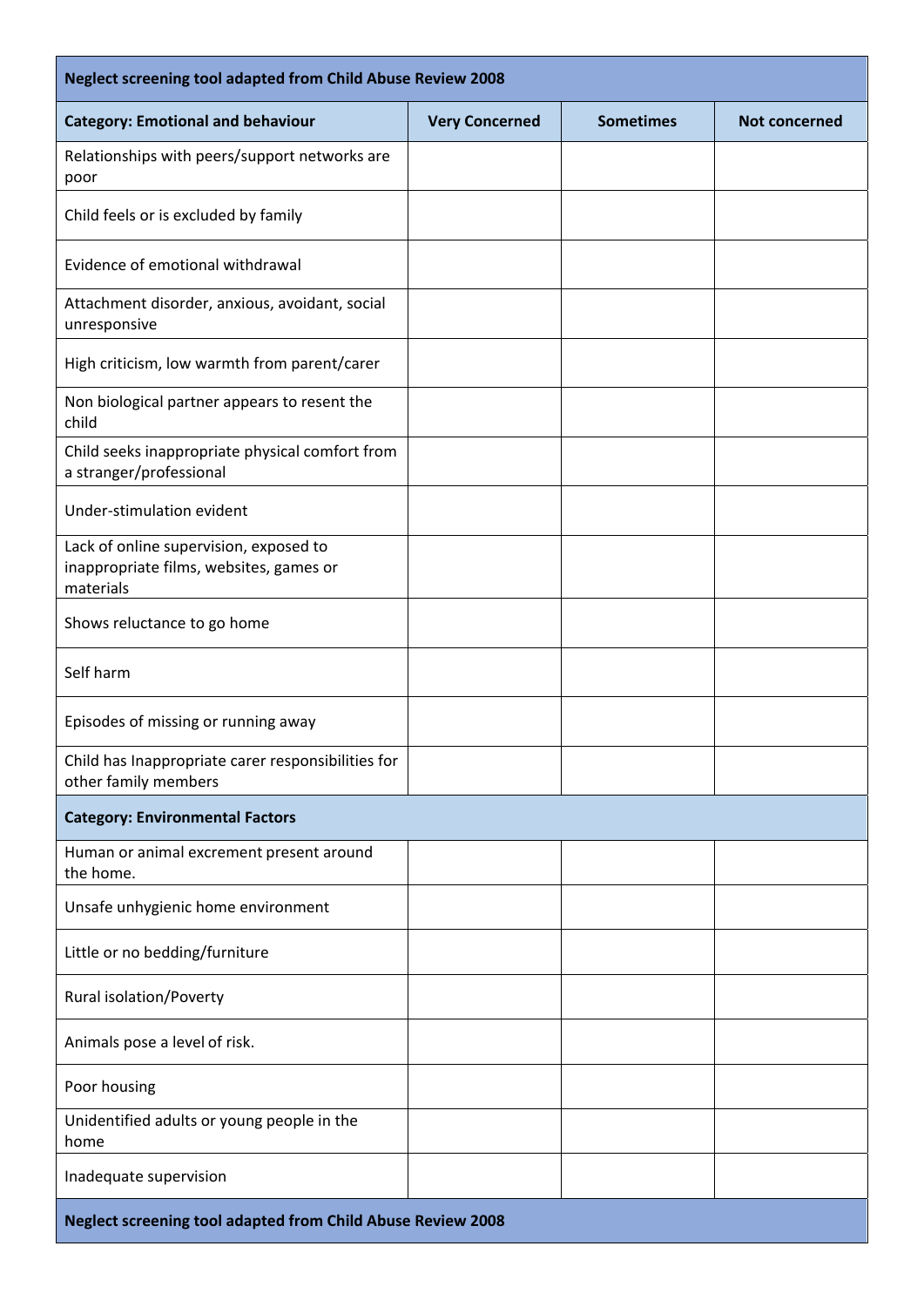| Category: Health/physical care                                                                                                                                                                                                                                                                          | <b>Very Concerned</b> | <b>Sometimes</b> | <b>Not concerned</b> |
|---------------------------------------------------------------------------------------------------------------------------------------------------------------------------------------------------------------------------------------------------------------------------------------------------------|-----------------------|------------------|----------------------|
| Frequent attendance at A&E and/or hospital<br>admission                                                                                                                                                                                                                                                 |                       |                  |                      |
| Poor weight gain/nutrition                                                                                                                                                                                                                                                                              |                       |                  |                      |
| Untreated or persistent head lice or other<br>infestation                                                                                                                                                                                                                                               |                       |                  |                      |
| Refusing help/services                                                                                                                                                                                                                                                                                  |                       |                  |                      |
| Poor personal hygiene of child                                                                                                                                                                                                                                                                          |                       |                  |                      |
| Substance abuse of child/adult/household<br>member                                                                                                                                                                                                                                                      |                       |                  |                      |
| Continuously failing appointments, not<br>addressing health needs/treatments                                                                                                                                                                                                                            |                       |                  |                      |
| Inappropriately dressed for time of year clothes<br>are not clean and do not fit.                                                                                                                                                                                                                       |                       |                  |                      |
| Not Registered with a G.P. not seeking support<br>when the child is unwell or requires specific<br>care (disability)                                                                                                                                                                                    |                       |                  |                      |
| Dental hygiene poor/not registered with a<br>dentist                                                                                                                                                                                                                                                    |                       |                  |                      |
| <b>Category: Parenting</b>                                                                                                                                                                                                                                                                              |                       |                  |                      |
| Poor inappropriate family support                                                                                                                                                                                                                                                                       |                       |                  |                      |
| Inappropriate language/poor boundaries for<br>own behaviour                                                                                                                                                                                                                                             |                       |                  |                      |
| Fails to give child appropriate boundaries for<br>behaviour                                                                                                                                                                                                                                             |                       |                  |                      |
| Substance abuse                                                                                                                                                                                                                                                                                         |                       |                  |                      |
| Parental mental ill health is impacting on the<br>child                                                                                                                                                                                                                                                 |                       |                  |                      |
| Parents/carers are not able or are not working<br>with the plan, or professionals. Including<br>involves a parent or carer giving the appearance<br>of co-operating with agencies to avoid raising<br>suspicions, to allay professional concerns and<br>ultimately to diffuse professional intervention |                       |                  |                      |
| Aggressive or threatening behaviour towards<br>professionals                                                                                                                                                                                                                                            |                       |                  |                      |
| Leaving children with inappropriate<br>carers/babysitters                                                                                                                                                                                                                                               |                       |                  |                      |
| Little or no planning for the child, family life is<br>disorganised/chaotic                                                                                                                                                                                                                             |                       |                  |                      |
| Unrealistic expectations of child                                                                                                                                                                                                                                                                       |                       |                  |                      |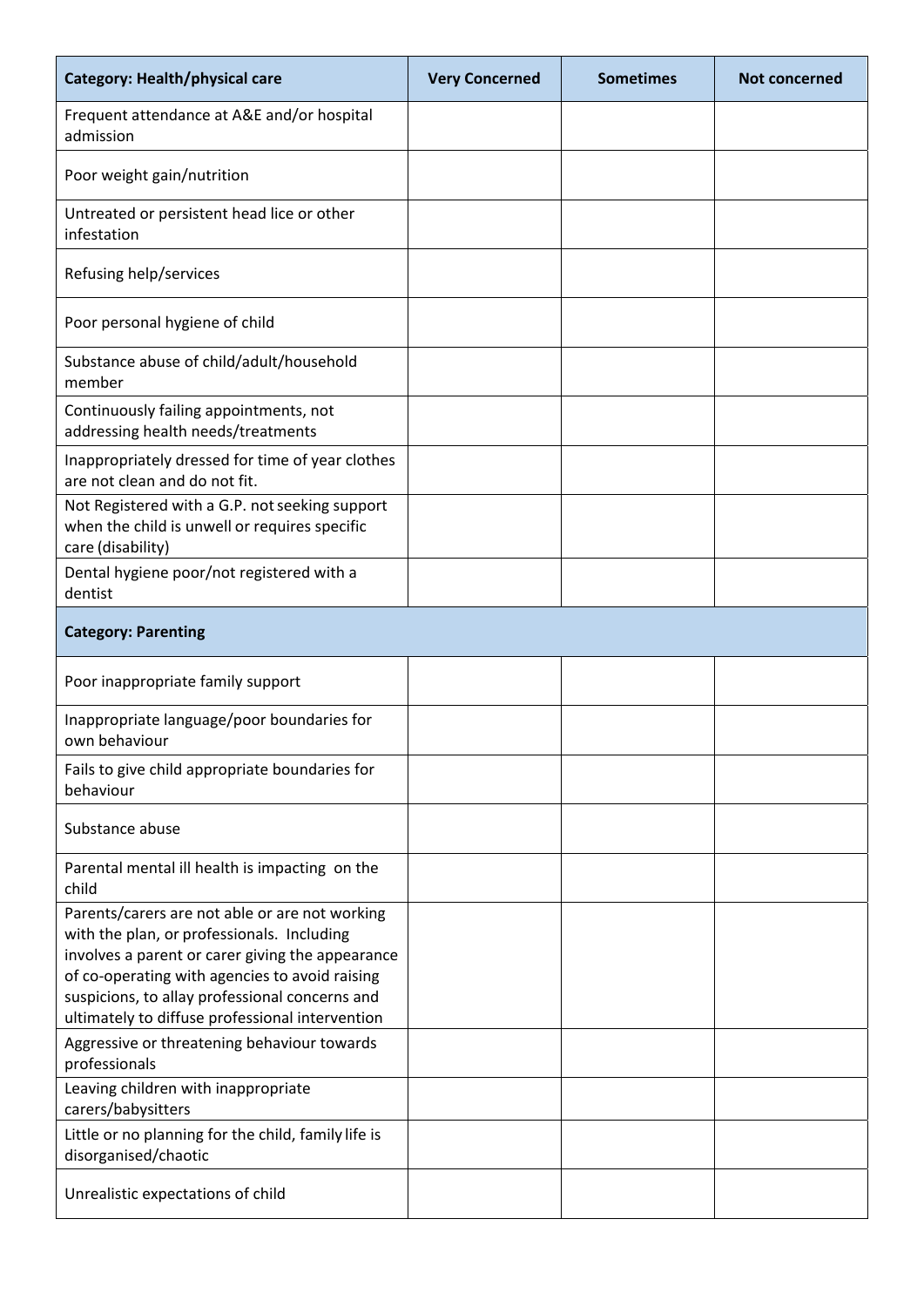| Parent/carer relationships are abusive or violent |  |  |
|---------------------------------------------------|--|--|
| (domestic abuse)                                  |  |  |

| <b>Neglect screening tool adapted from Child Abuse Review 2008</b>   |                       |                  |                      |  |  |
|----------------------------------------------------------------------|-----------------------|------------------|----------------------|--|--|
| <b>Category: Education</b>                                           | <b>Very Concerned</b> | <b>Sometimes</b> | <b>Not concerned</b> |  |  |
| Unexplained declining or non-attendance at<br>nursery/school/college |                       |                  |                      |  |  |
| Child/young person is not achieving academic<br>potential            |                       |                  |                      |  |  |
| Inadequately prepared for<br>nursery/school/college                  |                       |                  |                      |  |  |
| Lack of parental/carer engagement with<br>nursery/school/college     |                       |                  |                      |  |  |
| Withdrawn/lethargic. Frequently tired or unable<br>to concentrate    |                       |                  |                      |  |  |
| Unexplained extremes of behaviour                                    |                       |                  |                      |  |  |
| <b>Category: Feeding and eating</b>                                  |                       |                  |                      |  |  |
| Little or no food in cupboards                                       |                       |                  |                      |  |  |
| Stealing/scavenging food                                             |                       |                  |                      |  |  |
| Presents at nursery/school/ college as hungry                        |                       |                  |                      |  |  |
| Frequently does not seem to have a balanced<br>diet or enough to eat |                       |                  |                      |  |  |
| Excessive weight gain/weight loss                                    |                       |                  |                      |  |  |

#### **Summary**

What is working well?

#### What are you worried about?

What is the child/young person's view of their situation? (If the child is too young to express their views what are your observations of the child within the familysetting?)